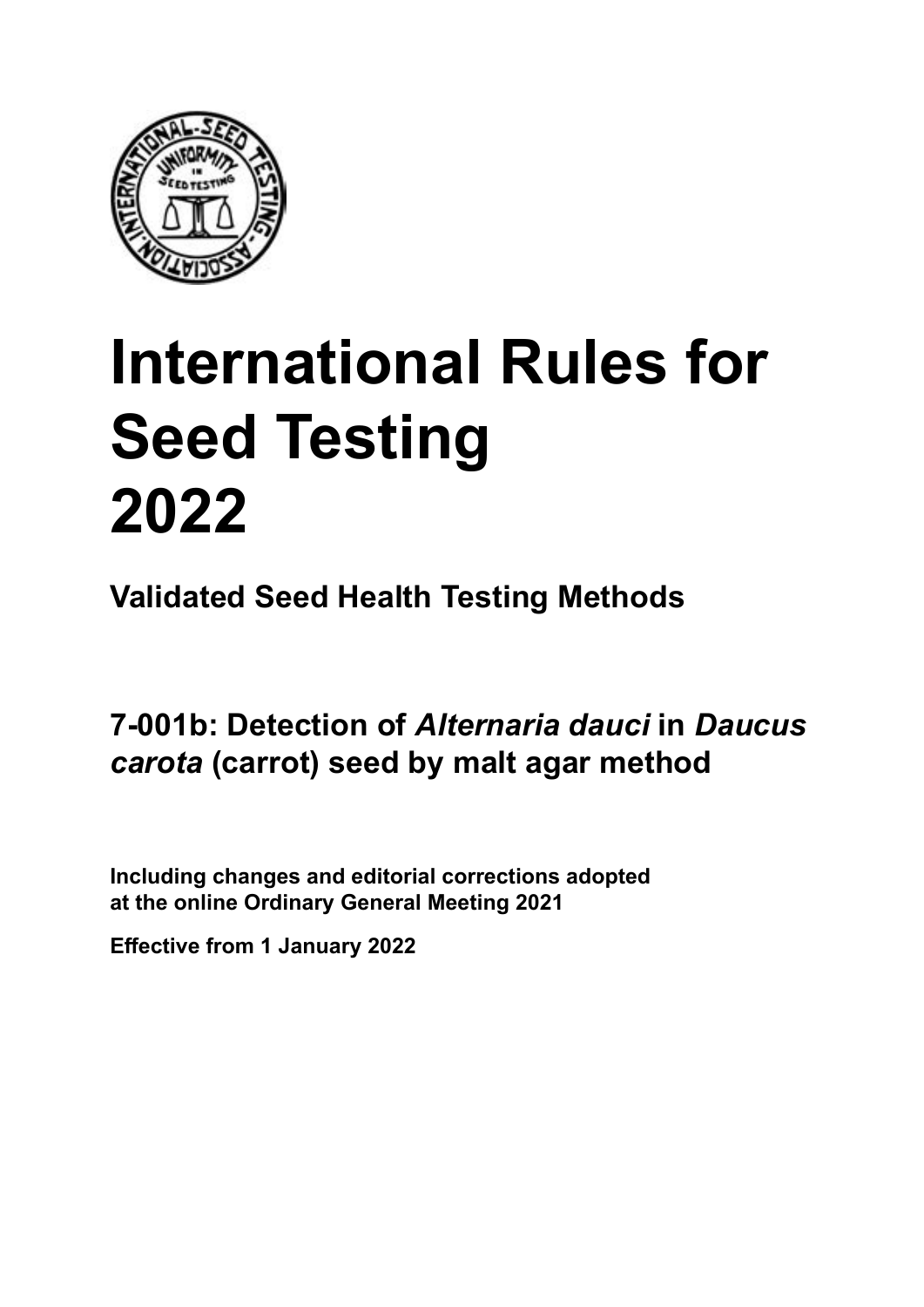#### **Validation reports**

See References. Copies are available by e-mail from the<br>ISTA Secretariat at ista.office@ista.ch. ISTA Secretariat at ista.office@ista.ch.

lems relating to this method to the ISTA Seed Health Com-<br>mittee, c/o ISTA Secretariat. mittee, c/o ISTA Secretariat.<br>i Please send comments, suggestions or reports of prob-

### **Limitation de responsabilité Disclaimer**

Whilst ISTA has taken care to ensure the accuracy of the<br>methods and information described in this method description, ISTA shall not be liable for any loss or damage, etc.<br>resulting from the use of this method.<br>. resulting from the use of this method. Whilst ISTA has taken care to ensure the accuracy of the methods and information described in this method descrip-<br>tion, ISTA shall not be liable for any loss or damage, etc. tion, ISTA shall not be liable for any loss or damage, etc.<br>resulting from the use of this method.

### **Medidas de seguridad Sicherheitsmaßnahmen Sécurité Safety precautions**

Ensure you are familiar with hazard data and take Ensure you are familiar with hazard data and take<br>appropriate safety precautions, especially during weighing out of ingredients. It is assumed that persons carrying out this test are in a laboratory suitable for carrying out microbiological procedures and familiar with the principles of Good Laboratory Practice, Good Microbiological Practice, and aseptic techniques. Dispose of all waste materials in an appropriate way (e.g. autoclaving, disinfection) and in accordance with local health, environmental and safety regulations. Glade 7: Validated Deed Health Testing holesdos<br>
Gallet Corresponds<br>
Validation responds we are stated as the company of the system of the New York of the Saat guide of the New York Corresponds were also the Corresponds of microbiological procedures and familiar with the principles<br>of Good Laboratory Practice, Good Microbiological Practice,<br>and aseptic techniques. Dispose of all waste materials in<br>an appropriate way (e.g. autoclaving, disinf fallstoffe sind auf geeignete Weise und entsprechend der vor Ort über der vor Ort über und Umwelt- und Umwelt-<br>Eine und Umwelt-Effective Counter of Nicolastic Counter of Nicolastic Counter of Nicolastic Counter of Nicolastic Counter Méthodes validations of the Counter Méthodes validations of the Counter of Nicolastic Counter Méthodes validations o of Good Laboratory Practice, Good Microbiological Practice,<br>and aseptic techniques. Dispose of all waste materials in<br>an appropriate way (e.g. autoclaving, disinfection) and in Validation reports<br>
Since The Texture 1988 and the system of the Since Theorem and the Since Theorem and the system of the Since The Since The Since The Since The Since The Since The Since The Since The Since The Since The Ensure you are familiar with hazard data and take<br>appropriate safety precautions, especially during weighing<br>out of ingredients. It is assumed that persons carrying<br>out this test are in a laboratory suitable for carrying o

### **Nota sobre el uso de traducciones Anmerkung zur Benutzung der Übersetzungen Note on the use of the translations**

The electronic version of the International Rules for Seed Testing includes the English, French, German and Spanish versions. If there are any questions on interpretation of the ISTA Rules, the English version is the definitive version. The electronic version of the International Rules for Seed Testing includes the English,<br>French, German and Spanish versions. If there are any questions on interpretation of the<br>ISTA Rules, the English version is the defin The electronic version of the International Rules for Seed Testing includes the English,<br>French, German and Spanish versions. If there are any questions on interpretation of the

Published by **Extending Association (ISTA)** The International Seed Testing Association (ISTA) Zürichstr. 50, CH-8303 Bassersdorf, Switzerland

© 2022 International Seed Testing Association (ISTA)

Alle Rechte vorbehalten. Kein Teil dieses Werkes darf in irgendwelcher Form oder durch Online ISSN 2310-3655

All rights reserved. No part of this publication may be reproduced, stored in any retrieval All rights reserved. No part of this publication may be reproduced, stored in any retrieval<br>system or transmitted in any form or by any means, electronic, mechanical, photocopying,<br>recording or otherwise, without prior per recording or otherwise, without prior permis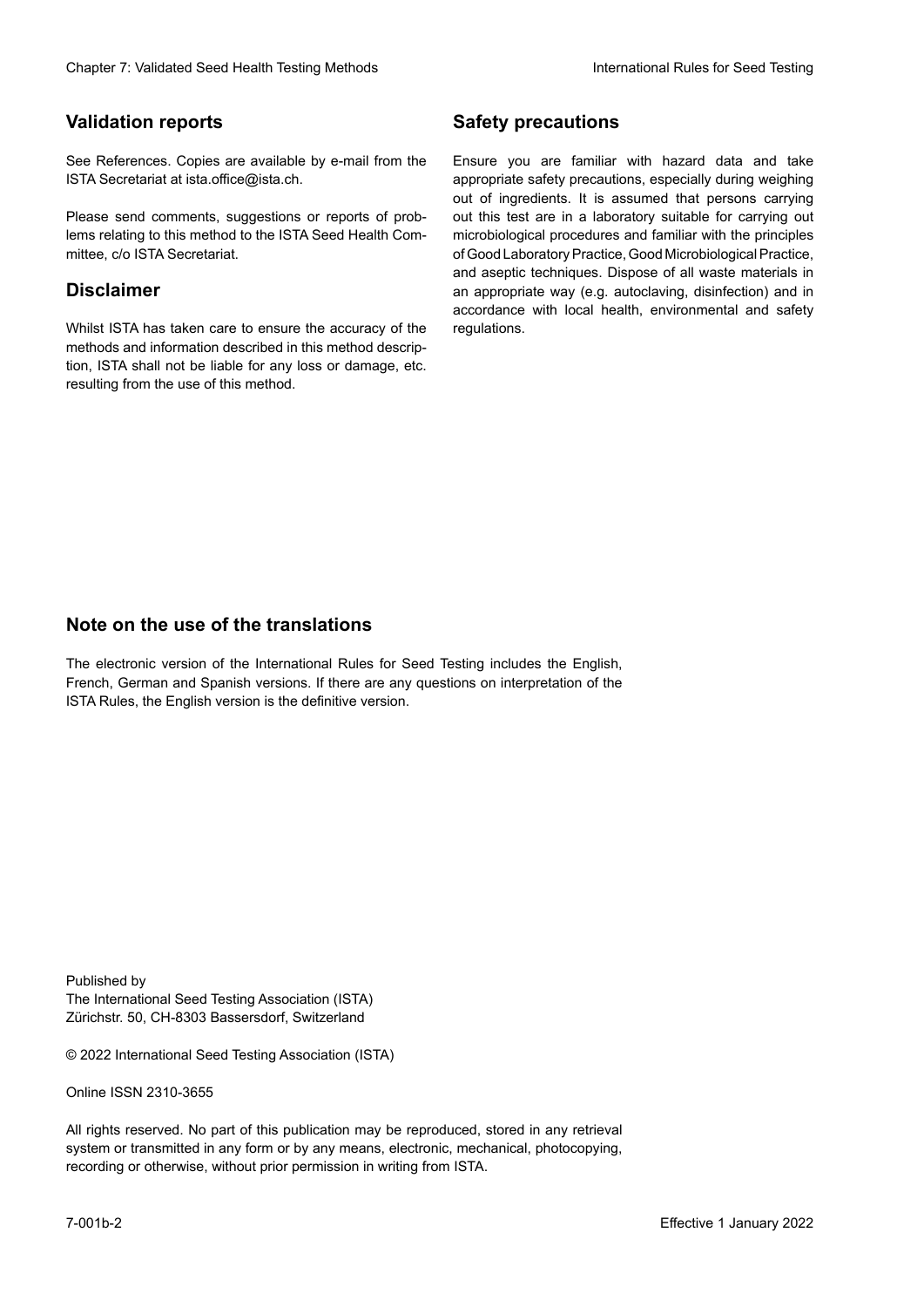# 7-001b: Detection of *Alternaria dauci* in *Daucus carota* (carrot) seed by malt agar method

**Host:** *Daucus carota* L.

- Pathogen(s): Alternaria dauci (J.G.Kühn) J.J.Groves & Skolko, syn. A. porri f.sp. dauci (J.G.Kühn) Neerg., syn. A. carotae (Ellis & Langlois) Stevenson & wellman
- Prepared by: International Seed Health Initiative for Vegetable Crops, ISF (ISHI-Veg)  $V$ egetable Crops, ISF (ISHI-Veg)

**Authors:** Van Bilsen, J.<sup>1</sup>, Cockerell, V.<sup>2</sup> & Roberts, S.J.<sup>2</sup> Bejo. Zaden B. v., 1.0. Box.<br>Warmenhuizen, Netherlands warmennurzen, ivetnerianus<br>E-mail: J.vanBilsen@bejo.nl  $E$ -mail: J. vandisen $\omega$ dejo.ni **Autoren:** Van Bilsen, J.1, Cockerell, V.2 & Roberts, S. J.2  $B_{\text{H}}$ ,  $B_{\text{H}}$ ,  $B_{\text{H}}$ ,  $B_{\text{H}}$ ,  $B_{\text{H}}$ ,  $B_{\text{H}}$ ,  $B_{\text{H}}$ ,  $B_{\text{H}}$ ,  $B_{\text{H}}$ ,  $B_{\text{H}}$ ,  $B_{\text{H}}$ ,  $B_{\text{H}}$ ,  $B_{\text{H}}$ ,  $B_{\text{H}}$ ,  $B_{\text{H}}$ ,  $B_{\text{H}}$ ,  $B_{\text{H}}$ ,  $B_{\text{H}}$ ,  $B_{\text{H}}$ ,  $B_{\text{H}}$ , Authors: Van Bilsen, J.<sup>1</sup>, Cockerell, V.<sup>2</sup> & Roberts, S.J.<sup>2</sup>  ${}^{1}$ Bejo Zaden B.V., P.O. Box 50, 1749 ZH <sup>2</sup>ISTA-PDC Method Validation Sub-committee

#### **Historial de revisiones Revisionsstand** l'ISTA-PDC **Revision history**

- Version 1.0,  $2003-01-01$ Version 1.0, 2003-01-01
- Version 1.1, 2013-01-01: Definition of sample size
- Version 1.2, 2014-01-01: Addition of positive control; addition of streptomycin sulphate; common name of host added host and host and host and host and host and host and host and host and host and host and host and host and host and host and host and host and host and host and host and host and host and host and host and host
- Version 1.3, 2016-01-01: New figures 1a, 1b
- Version 1.4, 2017-01-01: Reporting results revised
- Version 1.5, 2021-01-01: Sample size added and Methods revised

#### **Background** lon » ; « Méthodes » révisé

This method was originally published in the *ISTA* Handbook of Seed Health Testing in November 1964 as S.3. No. 4 and revised in 1987 (Gambogi, 1987). It has<br>been slightly modified following studies conducted by the been slightly modified following studies conducted by the International Seed Health Initiative for Vegetable Crops, ISF (ISHI-Veg) in 1999 and 2001 (Van Bilsen. 2003).<br>The studies compared blotter and malt agent methods. 1991 und 2001 (Van Bilsen, 2003).<br>The studies compared blotter and malt agar methods and agarbed that the two were against the weight and concluded that the two were equivalent. The major modification is evaluation after 10 d incubation rather  $d = 7.1$  M  $d = 1$  día  $d = 1$  día  $d = 1$  día  $d = 1$  $\frac{1}{2}$  d. Foll that secus can be simultaneously tested for the presence of *Alternaria radicina* using the same method (see method 7-002b). than 7 d. Note that seeds can be simultaneously tested<br>for the presence of *Alternaria radicina* using the same International Rules International Rules for Seed Testing Control Control Control Control Control Control Control Control Control Control Control Control Control Control Control Control Control Control Control Control Cont

#### **Semilla realished** être simultanément testées pour la présence d'*Alternaria radicina* avec la même méthode (voir méthode 7-002a). **Treated seed**

Seed treatments may affect the performance of this test. It should only be performed on untreated seed.

# **Tamaño de la muestra Behandeltes (gebeiztes) Saatgut Sample size**

The sample (total number of seeds tested) size to be tested depends on the desired tolerance standard (maximum acceptable percentage of seeds infested) the detection limit (theoretical minimum number of and decoded mini- (increased minimum nameer of pathogen propagules per seed which can be detected). parrogen propagares per seca which can be accessed. semillas. pathogen propaguies per seed which can be only propaguite the seed which can be only the minimum sample size should be 400 seeds.

#### **Materiales** prüften Samen) hängt von der gewünschten Toleranznorm **Materials**  $m$ aximal akzeptabler  $P$  $\overline{\phantom{a}}$

**Reference inaterial:** reference cultures or other appropriate material  $\mathbf{D}_1$ und der Nachweisgreize (theoretische Mindester (theoretische Mindestrum) **Keierence Inaterial:** reference cultures or other den können) aber den können von den können aber den können von den sollte 400 Sa- $\mathbf{r}$  dépend de la tester dépend désirée désirée désirée désirée désirée désirée désirée désirée désirée désirée d **Reference material:** reference cultures or other de la limite de détection de la limite de détection de la limite de la limite de la limite de la limite de la

- **Place agar plates with streptomycin sulphate:** 90 mm Petri dishes, one plate per ten seeds mait agar pl **Malt agar plates with streptomycin sulphate:** 90 mm
- **Incubator:** Operating at 20  $\pm$ 2 °C, equipped with timer-controlled near-ultraviolet lights (NUV, peak at 360 nm, e.g. colour number 08, Philips; BLB Sylvania).

#### **Sample preparation Malzextrakt-Platten mit Streptomycinsulfat:** 90 mm

It is vital to exclude any possibility of cross-contamination between seed samples. This can be achieved by swabbing/ spraying equipment and gloved hands with 70 % ethanol.

#### **Métodos Methods**

Los puntos críticos de control se indican como PCC. Critical control points are indicated by CCP. nur gereinigte Gerätschaften zu verwenden und Hand-

- 1. Pretreatment: None.
- 2. Plating
- 2.1 Aseptically place a maximum of 10 seeds evenly spaced on the agar surface of each malt agar plate.
- spaced on the agar surface of each mail agar plate.<br>2.2 Positive control (reference material): Aseptically place seeds evenly spaced (CCP), onto the agar place seeds evenly spaced (CCP), onto the agar<br>surface of an appropriate number of malt agar plates surface of an appropriate number of mail agai plates<br>to obtain the reference culture, or plate a reference to obtain the reference culture, or place a reference superficient del agar place. The número de places required will depend on the level of contamination of the positive control seed lot. to botain the reference  $\frac{2.001}{2.001}$ co colam the reference culture, or plate a reference culture on one malt agar plate. The number of plates
- 3. Incubate plates for 10 d at  $20 \pm 2$  °C, with alternating 12 h periods of darkness and NUV light. Plates should 5. Include plates for 10 d at  $20 \pm 2$  °C, with alternating<br>12 h periods of darkness and NUV light. Plates should<br>be approx. 25 cm below the lights and should not be stacked. Petrischalen mit Malz-Agar verteilen, um eine Referenchen mit Malz-Agar verteilen, um eine Referenchen Referen stacked.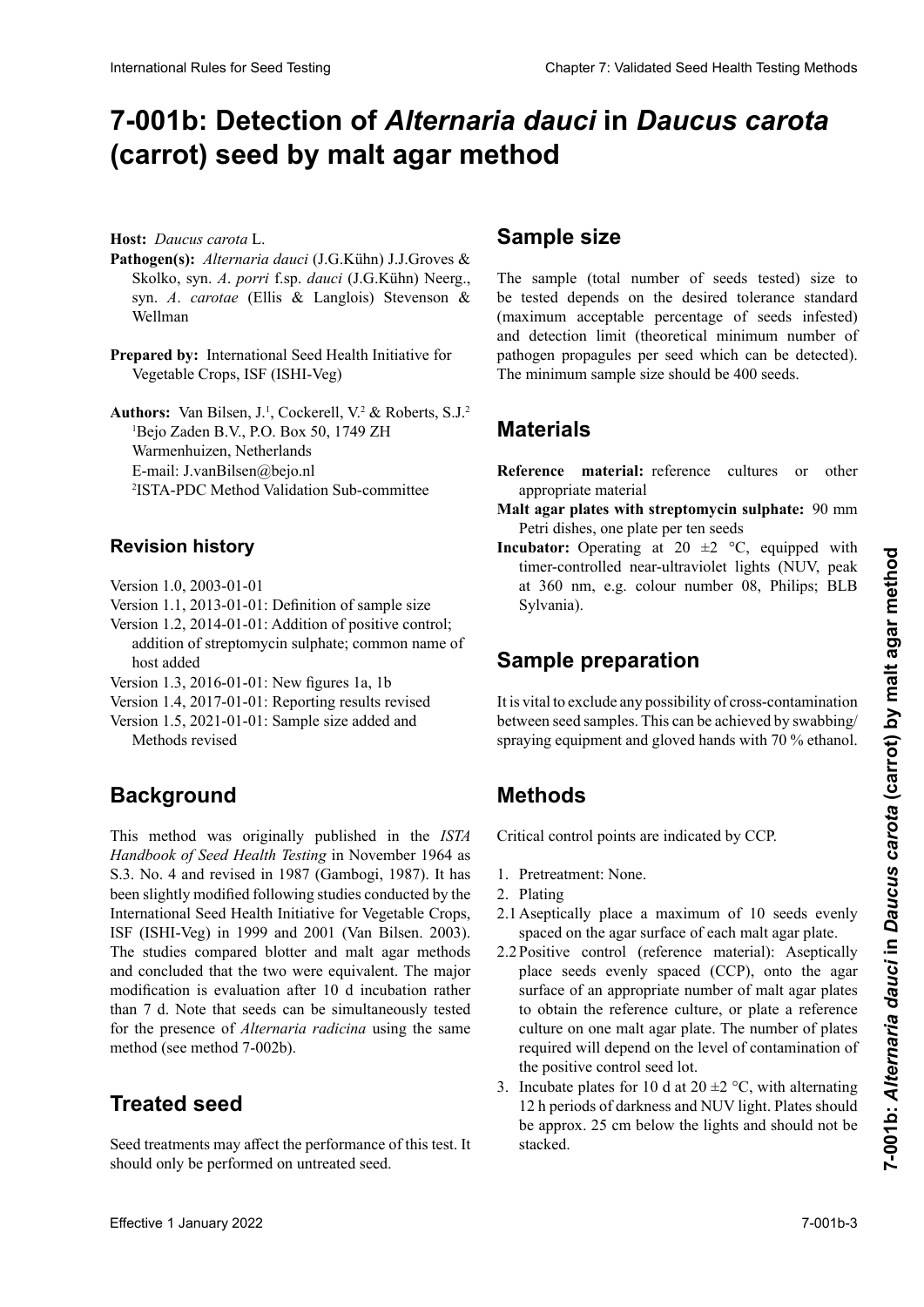- 4. Subculture a reference culture to a malt agar plate at the same time seeds are plated and incubate with the the same time seeds are plated and incubate with the test plates. test plates.<br>Examine plates visually, and under a stereoscopic
- microscope at **×**30 magnification, for fungal growth. Use a magnification of ×50 to ×80 for identification<br>of conidia. Colonies of *Alternaria dauci* are brown<br>or dark brown with olive-grey aerial mycelium and of conidia. Colonies of *Alternaria dauci* are brown or dark brown with olive-grey aerial mycelium and produce a brown diffusible pigment in the medium.<br>Conidionhores are simple or slightly branched (Fig. *d*<br>Conidiophores are simple or slightly branched (Fig. 1), arising singly or in small groups from the surface<br>of the seed or on gerial mycelium. Conidia are usually  $\frac{1}{2}$  of the seed or on aerial mycelium. Conidia are usually solitory obelever unto  $450$  um long (including back) solitary, obclavate, up to  $450 \mu m$  long (including beak), pale olivaceous brown at first, becoming brown with pale olivaceous brown at first, becoming brown with pare onvaced between at mst, becoming of the with viar age, with a long pale beak up to 3 times the length of age, with a long pare oear ap to 3 times are length of the body (Ellis, 1971). Groups of sunken conidia are  $y$  pueden medir has the media of the largo  $\frac{1}{2}$  and  $\frac{1}{2}$  and  $\frac{1}{2}$  and  $\frac{1}{2}$  and  $\frac{1}{2}$  and  $\frac{1}{2}$  and  $\frac{1}{2}$  and  $\frac{1}{2}$  and  $\frac{1}{2}$  and  $\frac{1}{2}$  and  $\frac{1}{2}$  and  $\frac{1}{2}$  and  $\frac{1}{2}$ sometimes visione by the emerging clusters of their  $t$ origin tong beaks (Fig. 1c). Compare with positive control. Record the number of infected seeds in each  $\frac{1}{2}$ del cuerpo (Ellis, 1971). Algunas veces, grupos de plate **(**CCP**)** Current 2. Validated Peeti Festival Festival Delaw Business Controllers and Controllers and the state of Controllers and Controllers and Controllers and Controllers and Controllers and Controllers and Controllers and Cont  $\frac{1}{2}$ bomentes vision by the emerging clusters of their bright long beaks (Fig. 10). Compare with positive origin folig beaks (Fig. 1c). Compare with positive<br>control. Record the number of infected seeds in each plate (CCP).  $\frac{d}{dt}$ Cheaper 7 Voltained Senet Health Toring that outer is easily the three formula in the spin of the spin of the spin of the spin of the spin of the spin of the spin of the spin of the spin of the spin of the spin of the spi 5. Examine plates visually, and under a stereoscopic microscope at  $\times 30$  magnification, for fungal growth. <sup>1</sup>0 pour la croissance du mychine du mychine du mychine du mychine du mychine du mychine du mychine du mychine du<br>1990 pour la croissance du mychine du mychine du mychine du mychine du mychine du mychine du mychine du myc sometimes visible by the emerging clusters of their piate (CCP) bright long beaks (Fig. 1c). Compare with positive

# emergentes de sus puntas largas y brillantes (Fig. 1c). **General methods**

or between tests are sufficiently wide as to raise doubts which can be applied to most direct seed health tests, can be found in Table 5B Part 1 of Chapter 5 of the ISTA<br>Rules, or Table G1 in Miles (1963). Rules, or Table G1 in Miles (1963). Checking tolerances: Tolerances provide a means of assessing whether or not the variation in results within or between tests are sufficiently wide as to raise doubts<br>about the accuracy of the results. Suitable tolerances, **Effective 1** January 2022<br> **Effective 1 January 2022**<br> **Effective 1 January 2022**<br> **Effective 1 January 2022**<br> **Exception 2022**<br> **Exception 2022**<br> **Exception 2022**<br> **Exception 2022**<br> **Exception 2022**<br> **Exception 2022**<br>

Reporting results: The result of a seed health test should indicate the scientific name of the pathogen detected and the test method used. When reported on an ISTA Certificate, results are entered under 'Other Determinations'.

The report must indicate the number of seeds tested.

In the case of a negative result (pathogen not detected), the results must be reported as 'not detected'.

In the case of a positive result, the report must indicate  $\frac{1}{1}$  infected seeds san <sub>p</sub>rocessing determines on a **Berichters** interfected seeds the percentage of infected seeds. du Chapitre 5 des Règles ISTA, ou dans la Tableau G1 du Miles (1963).

## **Quality assurance**

### **Entrenamiento específico Spezifische Ausbildung Formation spécifique Specific training**

This test should only be performed by persons who have<br>been trained in fungal identification or under their direct been trained in fungal identification or under their direct supervision. son erfolgen, die die entsprechenden Kenntnisse besitzt.

#### **Pullet Control points (CCP) Kritische Kontrollponkte** (KKP) **Critical control points (CCP)**

- Contaminants may greatly compete with the pathogen on the non-selective medium making detection laborious and difficult (Step 5).
- The malt agar source can influence the results. In the malt agar-source can immedie the results.<br>Whenever a new batch of malt agar is used a check on where ver a new batch of malt agar is used a check off  $\frac{1}{2}$  un quanty should be made using a reference for while a known infection level (Preparation of malt agar). whenever a new batch of mantagar is used a check on<br>the quality should be made using a reference lot with

# **Media and solutions**

#### malt agar + streptomycin **Melienen Lotuentenarrein Malt agar + streptomycine Malt agar + streptomycin**

**Malt agar (CCP):** as specified by manufacturer **Streptomycin sulphate:** 50 mg **Distilled/deionised water:** 1000 ml **Malz-Agar + Streptomycin Malt agar (CCP):** as specified by manufacturer

#### **Preparation**

- 1. Weigh out ingredients into a suitable autoclavable 1. Peser les ingrédients dans un récipient autoclavable de la container.
- 2. Add 1000 ml of distilled/deionised water.
- 3. Steam to dissolve.
- 4. Autoclave at 121 °C and 15 psi for 15 min.
- 5. Allow agar to cool to approx.  $50^{\circ}$ C and add streptomycin sulphate dissolved in water.
- 6. Pour 15–22 ml of molten agar into 90 mm Petri plates and allow to solidify at room temperature  $(20-25 \text{ °C})$  for 24 h before use. de 90 mm y dejar solidificar a temperatura ambiente ser gelöstes Streptomycinsulfat hinzufügen.  $\alpha$  and  $\alpha$  is the contract utilisation.

#### **Storage** len füllen und vor der Verwendung bei Raumtempera-

*A* **Property Property** Prepared plates may be stored at room temperature or at 4 °C for up to one month before use.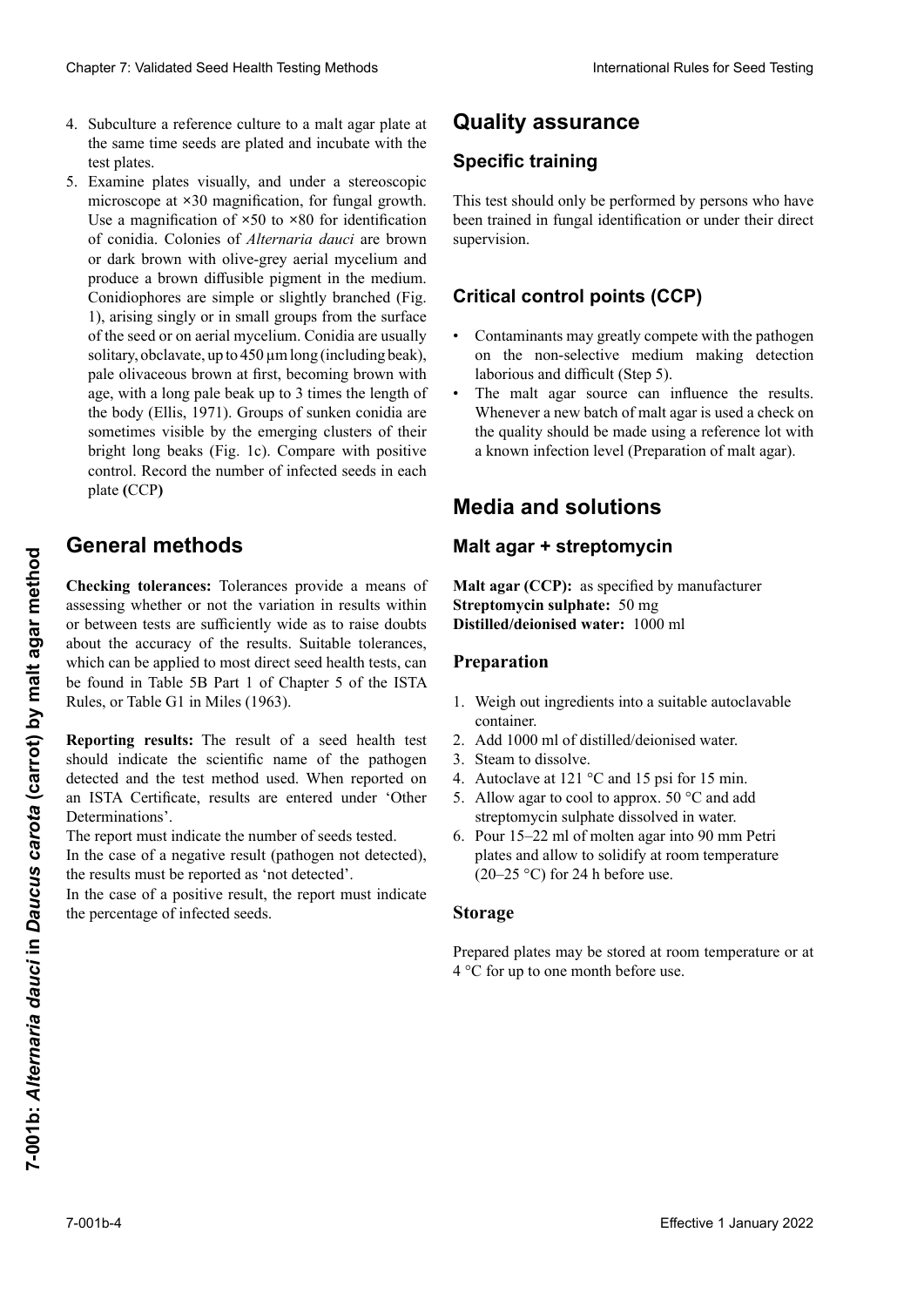

**Figure 1. a** Conidia of *Alternaria dauci* on simple or slightly branched conidiophores. **b** Single conidia. **c** Conidia of *A. dauci* on simple or slightly branched conidiophores borne on a single rootlet initial. ×80. **d** Conidium and simple conidiophores. ×350. **Figure 1. a** Conidia of *Alternaria dauci* on simple or slightly branched conidiophores. **b** Single conidia. **c** Conidia of *A. dauci* on simple or slightly branched conidiophores bori **Figure 1. a** Conidia of *Alternaria dauci* on simple or slightly branched conidiophores. **b** Single conidia. **c** Conidia of *A. dauci* on simple or slightly branched conidiophores bori Conidia of *Alternaria dauci* on simple or slightly branched conidiophores. **b** Single conidia. **c** Conidia of *A. dauci* on simple or slightly branched conidiophores borne